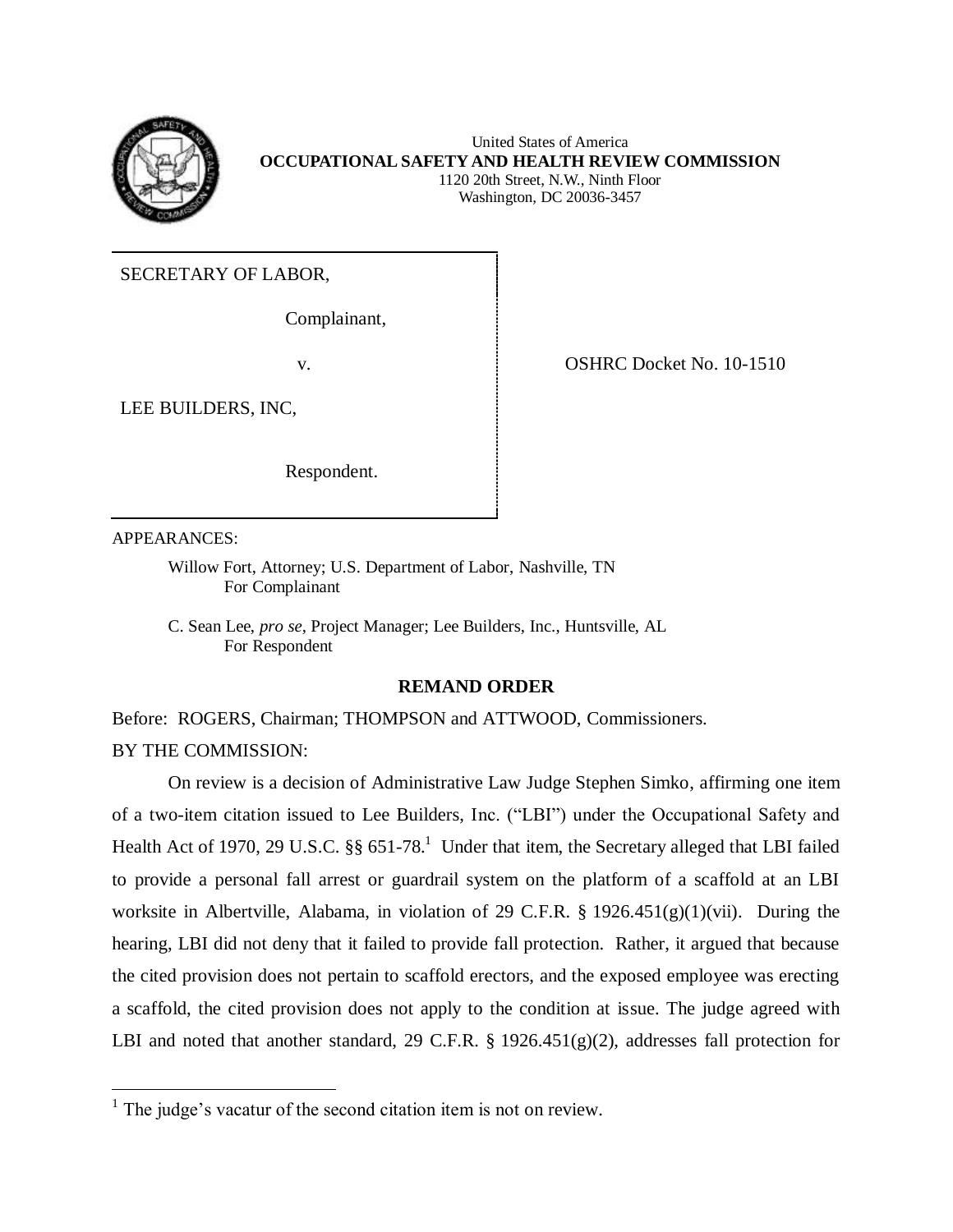employees who are erecting supported scaffolds. Although the judge then analyzed the facts of the case under § 1926.451(g)(2), he nonetheless affirmed a violation of § 1926.451(g)(1)(vii), the cited provision.

 cited provision. Our review of the record shows that the Secretary did not seek to amend her citation to allege a violation of § 1926.451(g)(2), nor did the judge *sua sponte* amend to allege a violation of that provision. The Commission has recognized in similar circumstances that a *sua sponte*  amendment may be appropriate. *See A.L. Baumgartner Constr., Inc.*, 16 BNA OSHC 1995, 1997, 1994 CCH OSHD ¶ 30,554, pp. 42,272-273 (No. 92-1022, 1994) (holding *sua sponte*  amendment after hearing permissible); *Lancaster Enter. Inc.*, 19 BNA OSHC 1033, 1036 n.13, 2000 CCH OSHD ¶ 32,181, p.46,635 n.13 (No. 97-0771, 2000) (holding *sua sponte* amendment appropriate where parties tried different provision by consent); *see also McWilliams Forge Co.*, 11 BNA OSHC 2128, 2129, 1984 CCH OSHD ¶ 26,979, p. 34,669 (No. 80-5868, 1984) (stating that amendment under Federal Rule of Procedure ("FRCP") 15(b)(2) "is proper only if two findings can be made—that the parties tried an unpleaded issue and that they consented to do so.").<sup>2</sup> Accordingly, we remand this case to the judge for reconsideration of his decision on this issue, including whether amending the citation *sua sponte* to allege a violation of  $§$  1926.451(g)(2) is appropriate here.

SO ORDERED.

 $/\mathrm{s}/$ Thomasina V. Rogers Chairman

 $/\mathrm{s}/$ 

 Horace A. Thompson, III Commissioner

\_\_/s/\_\_\_\_\_\_\_\_\_\_\_\_\_\_\_\_\_\_\_

 Cynthia L. Attwood Commissioner

Dated: February 2, 2010

 $\overline{a}$ 

 2 FRCP 15(b) governs the amendment of pleadings in Commission proceedings. *See Nuprecon LP*, 22 BNA OSHC 1937, 1938, 2009 CCH OSHD ¶ 33,034, p. 58,384 (No. 08-1037, 2009). That rule provides, in pertinent part, that "[w]hen an issue not raised by the pleadings is tried by the parties' express or implied consent, it must be treated in all respects as if raised in the pleadings."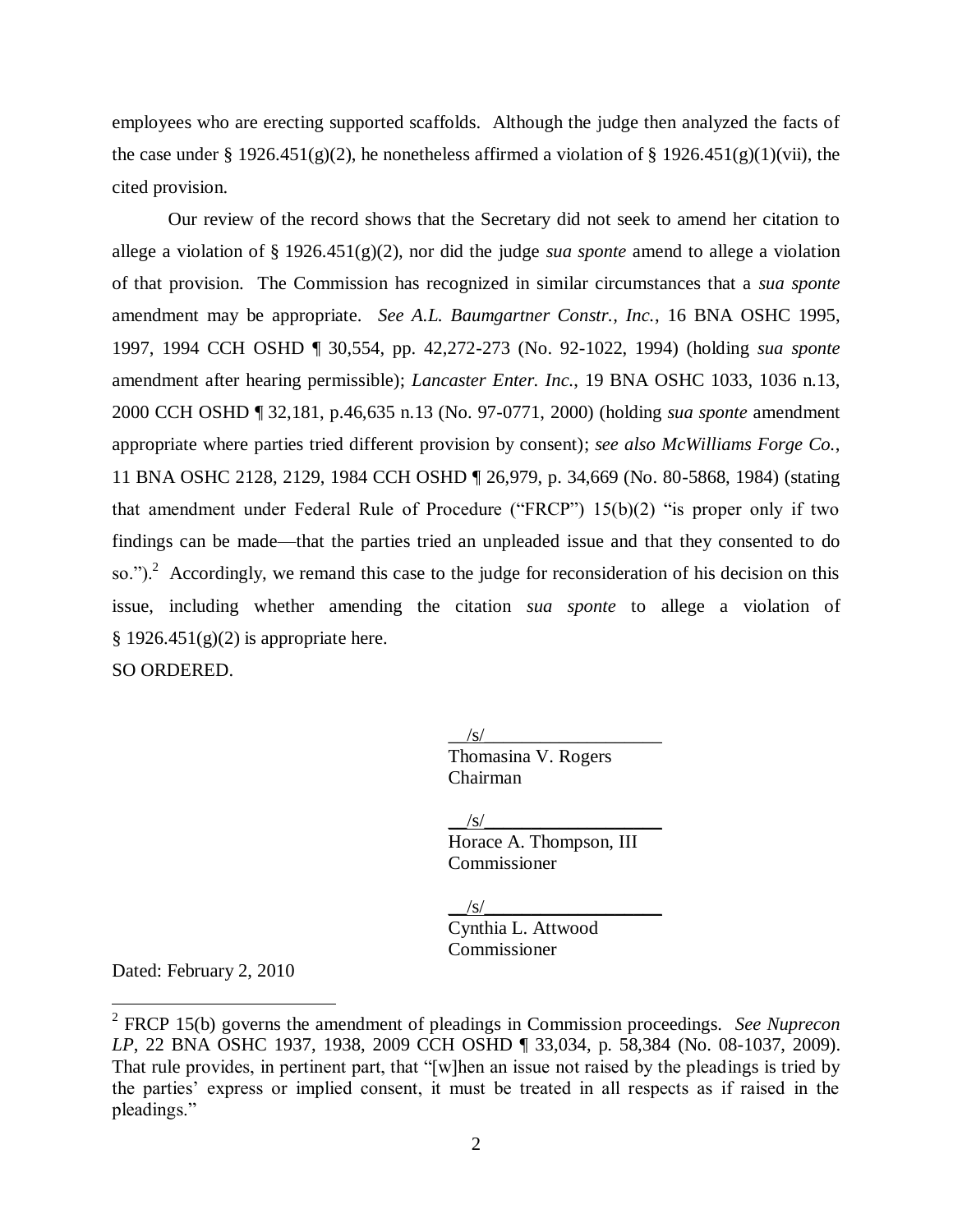#### United States of America **OCCUPATIONAL SAFETY AND HEALTH REVIEW COMMISSION** 1924 Building - Room 2R90, 100 Alabama Street, SW Atlanta, Georgia 30303-3104

Secretary of Labor,

Complainant,

v. OSHRC Docket No. **10-1510** 

Lee Builders, Inc.,

Respondent.

Appearances:

Willow Fort, Esquire, Nashville, TN For Complainant

C. Sean Lee, Huntsville, AL For Respondent

Before: Administrative Law Judge Stephen J. Simko, Jr.

# **DECISION AND ORDER**

Lee Builders, Inc., is engaged in construction contracting. On April 22, 2010, the Occupational Safety and Health Review Administration (OSHA) conducted an inspection at the Respondent's jobsite in Cincinnati, Ohio. As a result of this inspection, OSHA issued a citation to respondent on June 3, 2010. Respondent timely filed a notice contesting the citation and proposed penalties. A hearing was held, pursuant to simplified proceedings in Birmingham, Alabama, on October 22, 2010.

At the close of the hearing, the parties made oral arguments in lieu of filing post-hearing briefs. A bench decision was entered following the hearing. For the reasons that follow the alleged violation of 29 CFR § 1926.451(b)(1) is vacated. The alleged violation of 29 CFR §  $1926.451(g)(1)(vii)$  is affirmed and a penalty of \$1,500.00 is assessed.

Excerpts of relevant transcript pages and paragraphs, including the bench decision entered at the hearing, finding of facts and conclusions of law (Tr.213-226) are included in this decision as follows: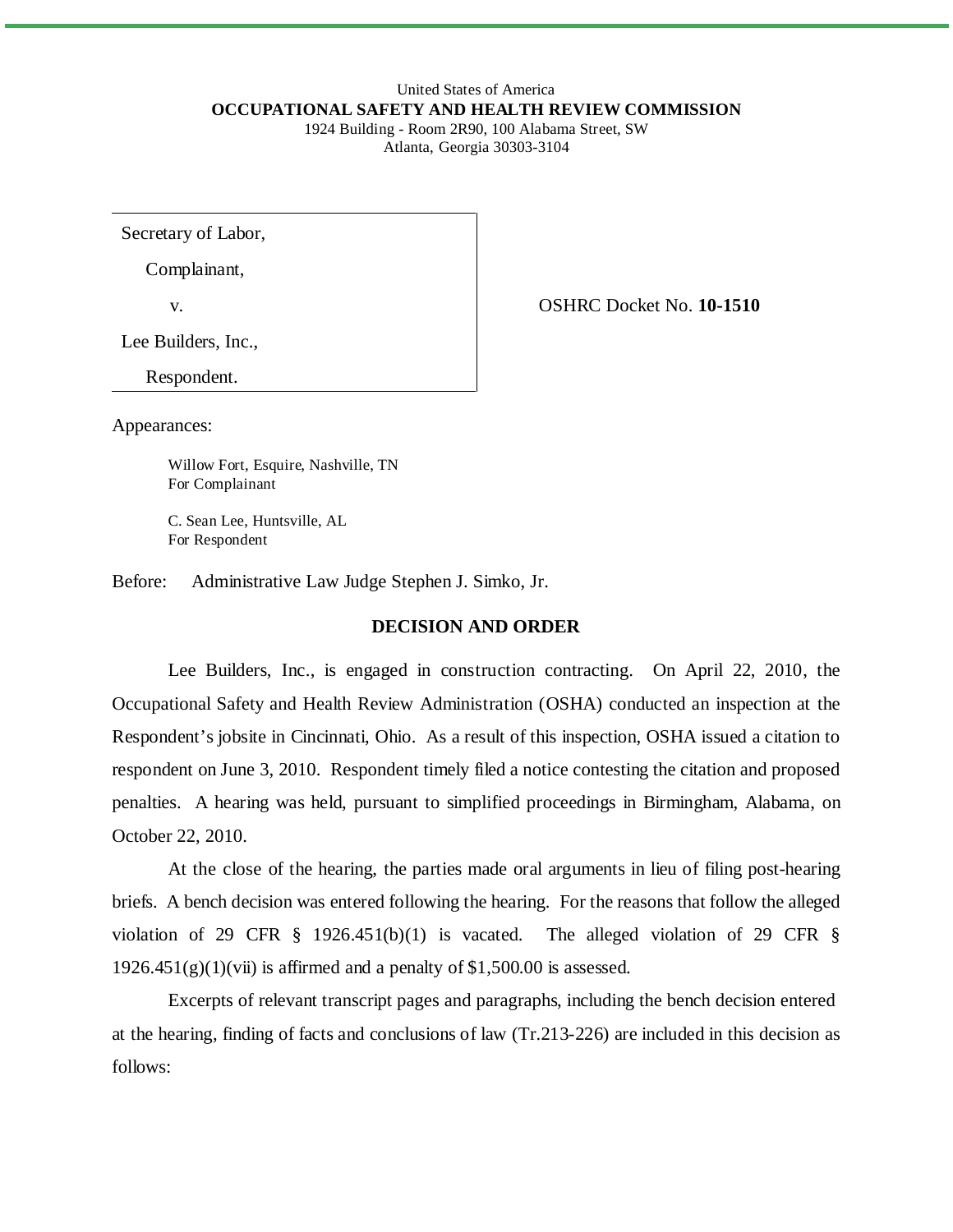All right. Back on the record. I heard all the testimony today and the closing arguments by both sides. All documentary evidence has been submitted into the record, and I'm ready to make a decision on both of these items.

This case arose initially as a result of an inspection by the Occupational Safety and Health Administration which began on April 22, 2010 and extended through June 10, 2010 of Lee Builders, Incorporated. The job site was at 600 McDonald Avenue, Albertville, Alabama.

As a result of that inspection a citation was issued alleging violations of two standards. I'll address these separately.

The first was an alleged violation of 29 CFR § 1926.451(b)(1) alleging that each platform on working levels of scaffolds was not fully planked or decked between the front uprights and guardrail supports. Specifically, on or about 4/22/2010 at the job site located at 600 McDonald Avenue in Albertville, Alabama, an employee was exposed to a fall hazard 13 feet inches 2 inches to the ground below.

The standard at 29 CFR § 1926.45(b)(1) reads as follows: "Each platform on all working levels of scaffolds shall be fully planked or decked between the front uprights and the guardrail supports as follows: "And a description of how the planking shall be done follows that first paragraph.

There's been no dispute at this time that the scaffold platform was not fully planked. One employee was exposed to a fall of 13 feet 2 inches while working on that platform, and that was during the first visit on April 22, 2010.

On the follow-up visit on June 10, 2010, there were no employees working on the scaffold, and the evidence shows there was no work being done and no employee exposure.

On April 22, 2010, the Respondent, through its site superintendent, had knowledge of the conditions and the employee exposure; therefore, the violative conditions were known by the company.

The dispute here arises around the applicability of the standard, whether the standard applies or an exemption or exception to the standard applies. Here an employee was drilling into the plywood, which was on the platform of the planking of the scaffolding shown in Exhibit C4. The guardrails to be installed on that scaffolding, as shown in C7, were leaning against the scaffold. Also the scaffolding outriggers, which were later to be put in place on the scaffolding, are shown in C7, the photograph showing these outriggers on the ground.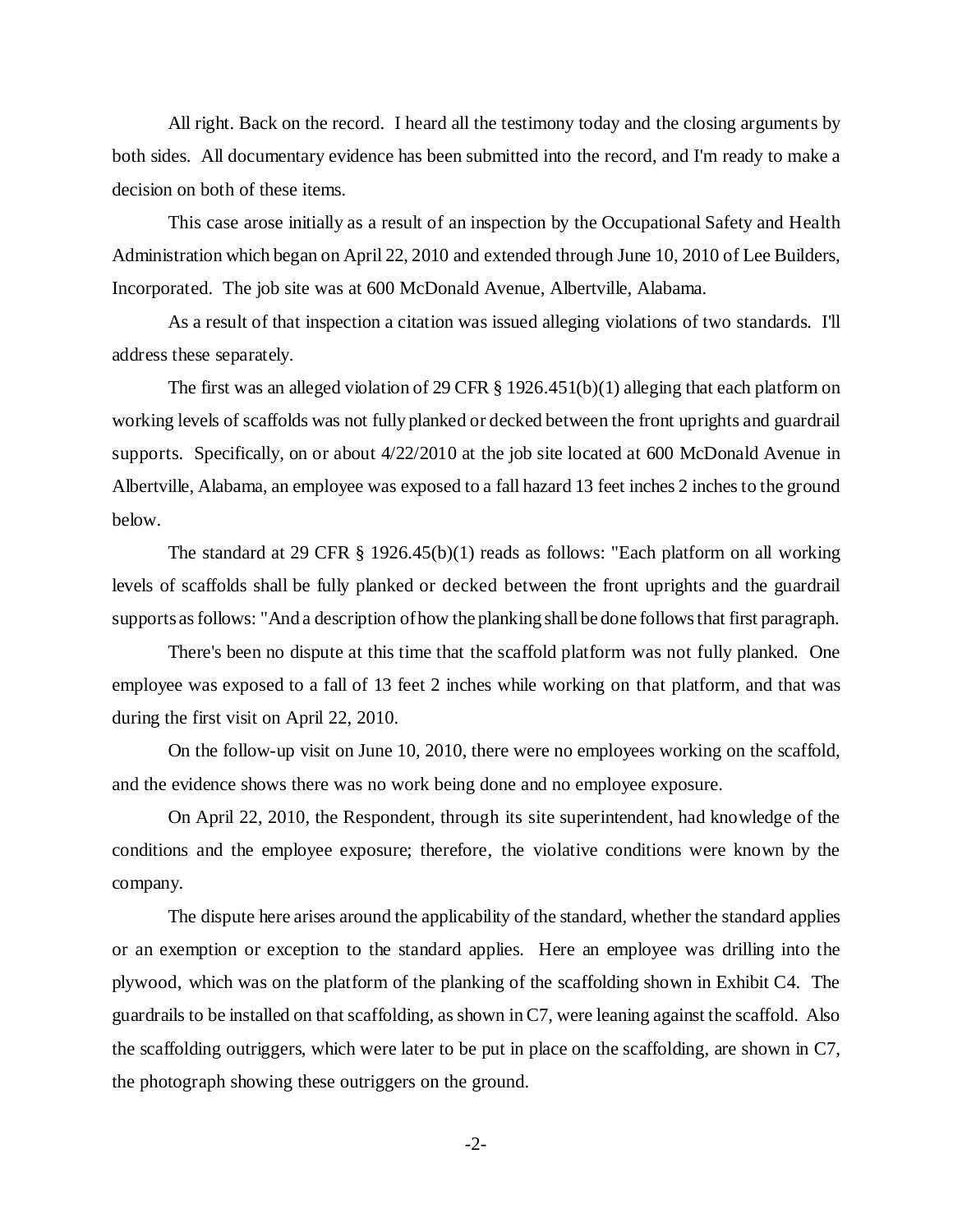Now, we've heard what the standard requires. In Respondent's Exhibit R1, and also in the standards themselves, which is a copy of the standard which I am bound to follow whether it's in the record or not, but it is in the record. The paragraph following 29 CFR § 1926.451(b)(1)(ii), provides an exception to paragraph  $(b)(1)$  as follows: "The requirement in paragraph  $(b)(1)$  to provide full planking or decking does not apply to platforms used solely as walkways or solely by employees performing scaffold erection or dismantling. In these situations, only the planking that the employer establishes is necessary to provide safe working conditions is required." At issue is the question of whether this exception applies.

The Government cited a case involving Smoot Construction, and the Citation is 21 BNA OSHD 1555, a case decided on June 9, 2006. In that case, the company conceded that the scaffold in question was not fully planked as required by the standard but argued that it was exempt from the full planking requirement because the scaffold was under construction as it raised its form work.

Now, in the *Smoot* case, the Commission found that the key phrase upon which all this turned was "employees performing scaffold erection were solely performing scaffold erection." In that case they were performing form work as well as scaffold erection.

In this case, what was being done was it appears to be an employee was drilling in a plywood platform on top of the planking on the scaffolding. I find that the employee here, was drilling the plywood onto the platform which is part of the scaffolding itself. This was the sole work being done. I find that the exception to paragraph (b)(1) applies, and the Respondent has established that it provided the planking necessary to provide safe working conditions, that is, a safe surface for employees to walk and work on while erecting the scaffold itself, and I find that the platform was used solely for the employee to erect the scaffolding. Therefore, Item I of Citation 1 is vacated and no penalty is assessed.

Now we turn to Item 2, which is a little more detailed. In Item 2, the Secretary alleges that the Respondent violated 29 CFR § 1926.451(g)(1)(vii). Specifically, for all scaffolds not otherwise specified in paragraphs  $(g)(1)(i)$ , through  $(g)(1)(vi)$  of this section, each employee was not protected by the use of personal fall arrest systems or guardrail systems meeting the requirements of paragraph  $(g)(4)$  of this section.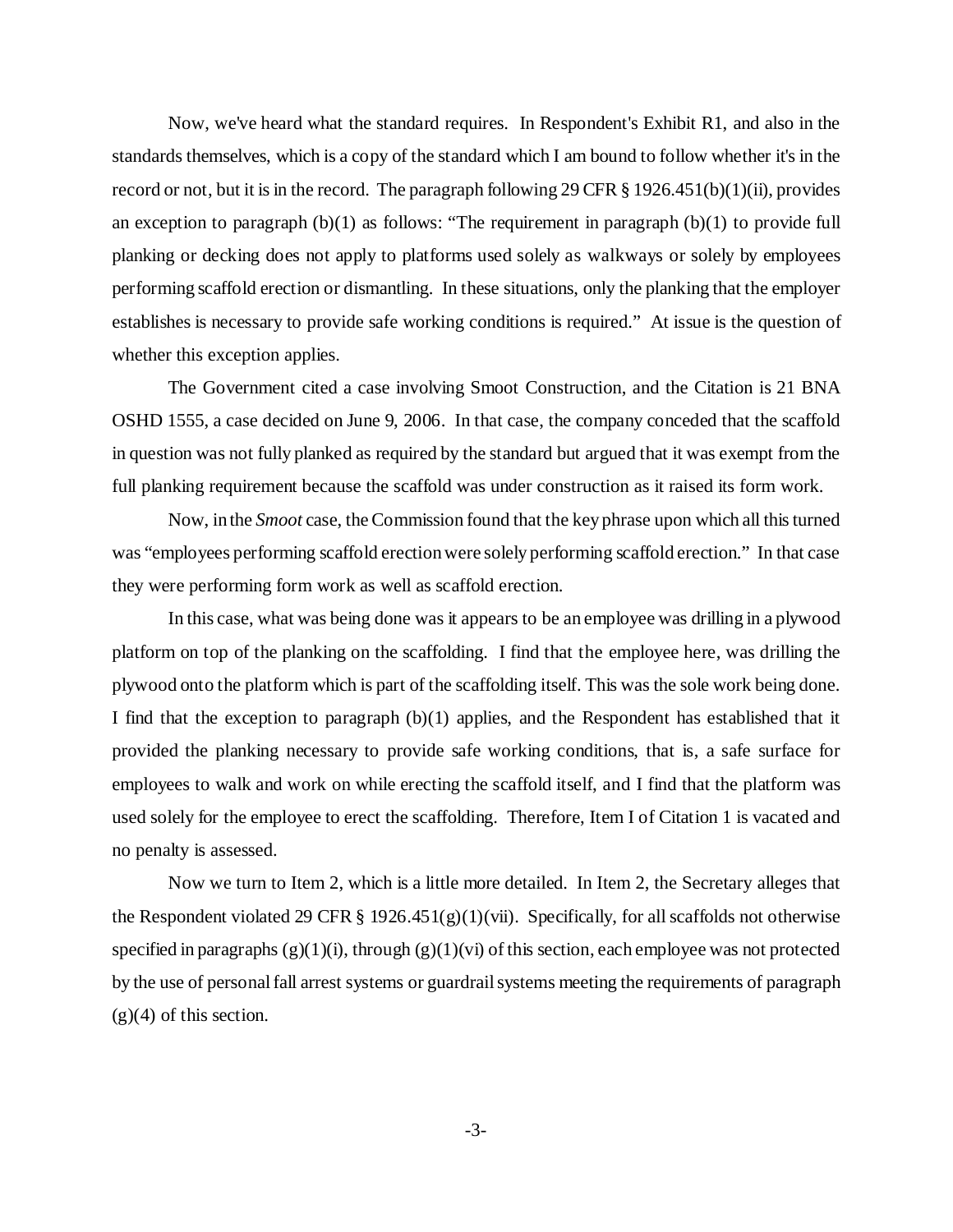It goes on to say, "On or about 4/22/2010, at the job site located at 600 McDonald Avenue, Albertville, Alabama, an employee working on the deck placed on top of the scaffolding was exposed to a fall 13 feet 2 inches to the ground below."

There appears, once again, to be no dispute that Respondent's employee on April 22, 2010 was working on the scaffold platform without a personal fall arrest system or guardrails. This employee was exposed to a fall of 13 feet 2 inches. The site superintendent had knowledge of the volative condition and the employee exposure, as we discussed earlier. And as previously discussed I found that the Respondent was engaged solely in erecting the scaffolding system.

Now, 29 CFR  $\S 1926.451(g)(2)$  reads as follows; "Effective September 2, 1997, the employer shall have a competent person determine the feasibility and safety of providing fall protection for employees erecting or dismantling supported scaffolds. Employers are required to provide fall protection for employees erecting or dismantling supported scaffolds where the installation and use of such protection is feasible and does not create a greater hazard."

Here the Respondent argues that it was infeasible to provide either a personal fall arrest system, harness and lines, or guardrails for the employee while he was erecting the scaffold. It also argues that to provide such a system, personal fall arrest, would create a greater hazard.

As discussed earlier, the standard at  $1926.451(g)(2)$  states in part that the employer shall have a competent person determine the feasibility and safety of providing fall protection for its employees erecting scaffolds. So there has to be, first, a determination by the competent person as to the feasibility and the safety of this. It also goes on to require employers to provide fall protection which is in fact feasible and does not create a greater hazard than the hazard at hand.

Now, Mr. Pettit testified with regard to ladders and the compliance officer testified with regard to ladders. The compliance officer claimed ladders could be used. Mr. Pettit explained that he felt that a ladder against a vertical member, while trying to string a cable capable of supporting five thousand pounds, would in fact create a greater hazard.

I don't know if that's a greater hazard or the same hazard as one created by having this individual working on this platform without fall protection. It might be greater in that more employees might be exposed.

 $-4-$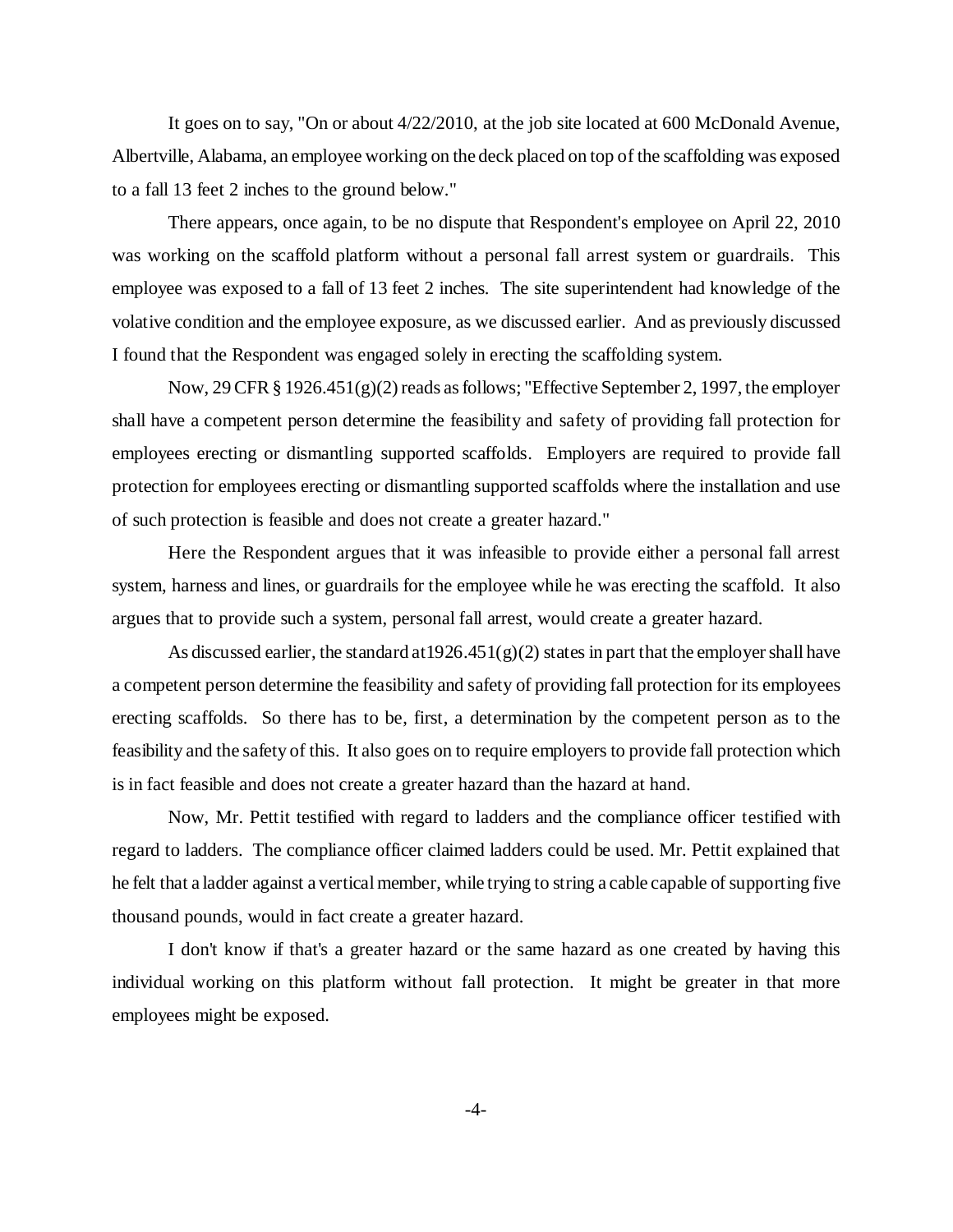Mr. Redifer testified that he has used lifts in the past, and he said that there was no cable used here, that he was not prepared to use a cable or provide a cable like that, that he needed a man lift to get up there, and the Respondent did not have a man lift on the site on that date.

Mr. Campbell testified that in order to bolt onto or clamp onto these vertical steel members that were right next to the scaffolding to string a cable, a structural engineer must give his permission to string such a cable over the five thousand pound capacity to the vertical steel due to the varying stresses and loads that might be placed on these vertical members. He further testified that the vertical members are designed to accept vertical loads and this might create additional varying types of loads. But Mr. Campbell also testified that you should always, always check with a structural engineer to determine feasibility.

Here the Respondent's competent person did not check with a structural engineer to determine the feasibility of using or not using the cable to tie off or even installing such a cable. The Respondent was the general contractor on this site with the ability to contact such engineers. The Respondent also did not consider the use of lifts to protect its employees that might be able to string cables from lifts if that would be approved by the engineer.

Now, checking with the engineer and getting the lifts on site would be inconvenient. It would be a delay, but it would not be infeasible or impossible to bring in appropriate lifts or other equipment to string that cable or to check with the appropriate sources as to whether such a cable could be strung.

In sum, the competent person here did not take the necessary steps to determine whether a fall arrest system was feasible or created a greater hazard. He may have found that such attempts were in fact not feasible had he checked, and they might have in fact created a greater hazard, but he didn't take the steps to make such a determination. Making such a determination doesn't necessarily mean that you are going to have to put in such a system. It means you have to go through the steps to make such a determination.

The employer designated a competent person to make such a determination but that determination, by the competent person is not the final word. It has to be measured against objective standards. Insufficient steps were taken here to make that determination.